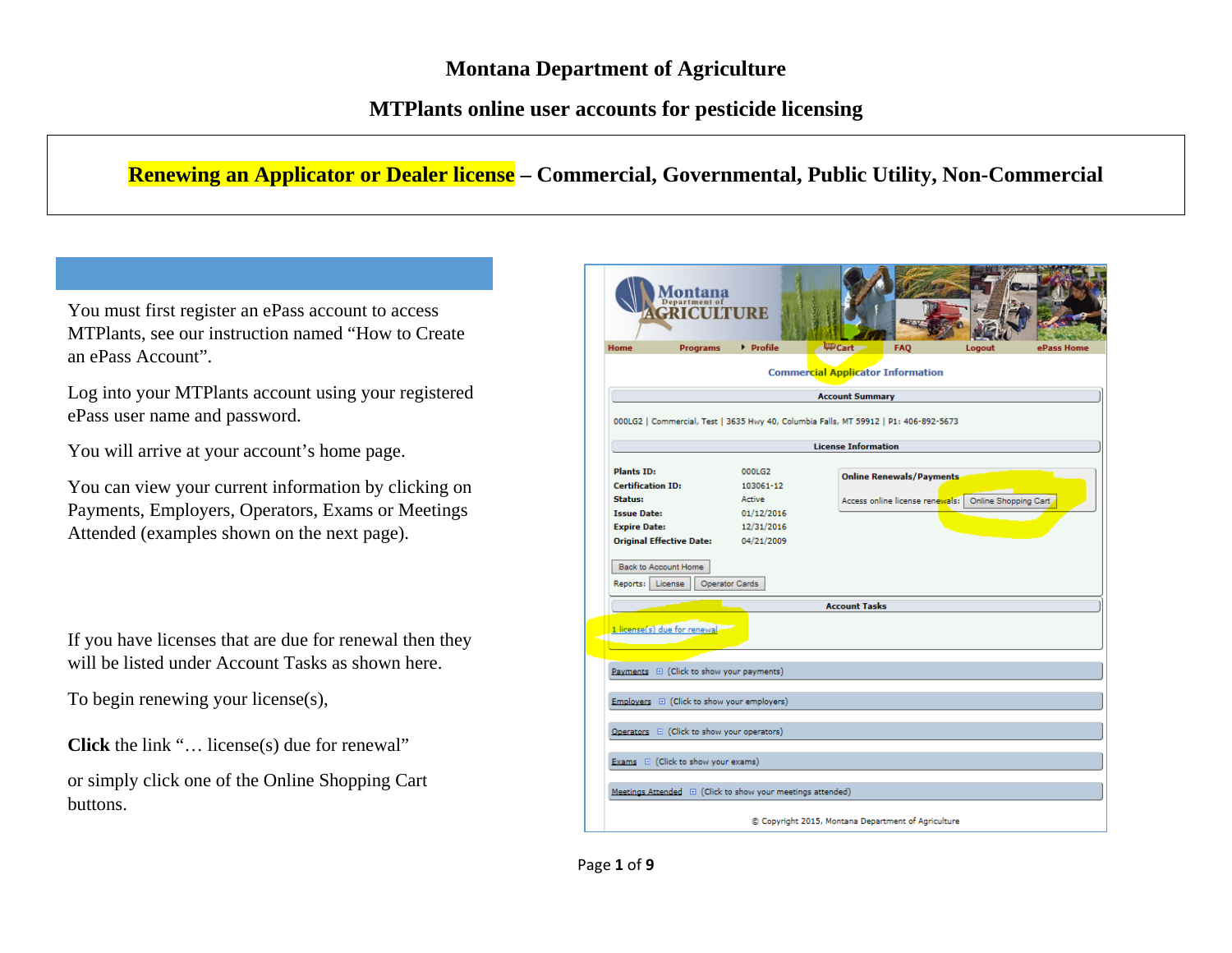Available at your account's home page:

You can view your current information by clicking on Payments, Employers, Operators, Exams or Meetings Attended.

You can edit your list of operators at any time throughout the year. With this system however, additional operators can only be added during your annual renewal. To add operators during the year, visit our website or contact the department.

Click on the Exams link to view your credit status for each category and their current recertification by dates. NOTE: You must be qualified in at least 1 category in order to renew a license and any categories not having the required credits is dropped from license during renewal.

Click on the Meetings Attended link to view the courses on record for the current recertification period.

Click the box for "Show complete meeting history" to view all of the courses on record (since 2011).

|                       | Employers E. (Click to hide your employers) |        |                                  |                     |                            |  |
|-----------------------|---------------------------------------------|--------|----------------------------------|---------------------|----------------------------|--|
|                       |                                             |        |                                  | Employers           |                            |  |
|                       | M show only current employers               |        |                                  |                     |                            |  |
| <b>USAPIents</b><br>ᄪ | <b>Business ID</b>                          | Status | Insurance<br><b>Expires Date</b> | <b>Company Name</b> | <b>Start Date End Date</b> |  |
| <b>DODGON</b>         | 2164                                        | Active | 12/20/2016                       | Summit River Corp.  | 4/21/2009                  |  |
|                       |                                             |        |                                  | 1 record(s) found.  |                            |  |

| Exama                                               |                              |                |                    |                     |                     |                          |                             |
|-----------------------------------------------------|------------------------------|----------------|--------------------|---------------------|---------------------|--------------------------|-----------------------------|
| <b>Catagory</b>                                     | Find Meetings Result         |                | Exam Data          | Cradita<br>Acquired | Cradita<br>Required | <b>Credits</b><br>Needed | Credita<br><b>Needed By</b> |
| <b>D-Core</b>                                       | Moctings for<br>Category 0   | Post           | 3/12/2009          | ь                   | o                   | ٥                        | 01/01/2050                  |
| <b>30 Apricultural Plant</b><br><b>Pest Control</b> | Mootings for<br>Collegery 30 | Mot<br>Renewed | 3/12/2009          | 22                  | 26                  | ۵                        | 12/31/2016                  |
| 33-Forcat Peat Control                              | MccCings for<br>Coloppry 33  | Poss           | 3/12/2009          | 16                  | 12                  | ٥                        | 12/31/2018                  |
| 34 Grnamental and<br><b>Trust Pest Control</b>      | Mootings for<br>Category 34  | Poss           | 3/11/2010          | 22                  | 12                  | ۰                        | 12/31/2018                  |
| S7-Right of Way Peat<br>Control                     | MocCings for<br>Coloppry 37  | Post           | 7/1/2011           | 16                  | 12                  | ٥                        | 12/31/2017                  |
|                                                     |                              |                | Sirecord(s) found. |                     |                     |                          |                             |

|            |                                | Meetings Attended E. (Click to hide your meetings attended) |                                                                           |                               |                   |
|------------|--------------------------------|-------------------------------------------------------------|---------------------------------------------------------------------------|-------------------------------|-------------------|
|            |                                |                                                             | Meetings Attended / Credits Earned                                        |                               |                   |
|            | Show complete meeting history  |                                                             |                                                                           | Export to Excel   Export Help |                   |
| Monting ID | <b>Deta</b><br><b>Attended</b> | Catagory                                                    | <b>Meeting Name</b>                                                       | Course<br>Credito             | Earned<br>Credita |
| 15-558     | 10/3/2015                      | 33 - Forest Pest Control                                    | MDA Fall Core Recentification Training<br>Kalisaell                       |                               | Δ                 |
| 15-389     | 3/19/2015                      | 33 - Forest Pest Control                                    | 2015 Montana ProMarkets Seminar -<br>Kaliseell VM                         | ıв                            | а                 |
| 16-591     | 10/18/2016                     | 33 - Forest Pest Control                                    | MDA Fall Core Reportmeation Training B                                    |                               | ь                 |
| 15-536     | 10/8/2015                      | 34 - Omamental and Turl<br><b>Pest Control</b>              | MDA Fall Core Recertification Training $\vert_{\mathcal{L}}$<br>Kalisaell |                               | ۵                 |
| 16-428     | 3/17/2016                      | 34 - Omamental and Turf<br><b>Pest Control</b>              | 2016 Keltenell Professional Markets<br>Seminar - T&O                      | B                             | ۵                 |
| 15-389     | 3/19/2015                      | 34 - Omamental and Turf<br>Pest Control                     | 2015 Montana ProMarketa Seminar -<br>Kalisaell VM                         | B                             | ۵                 |
|            |                                |                                                             |                                                                           |                               |                   |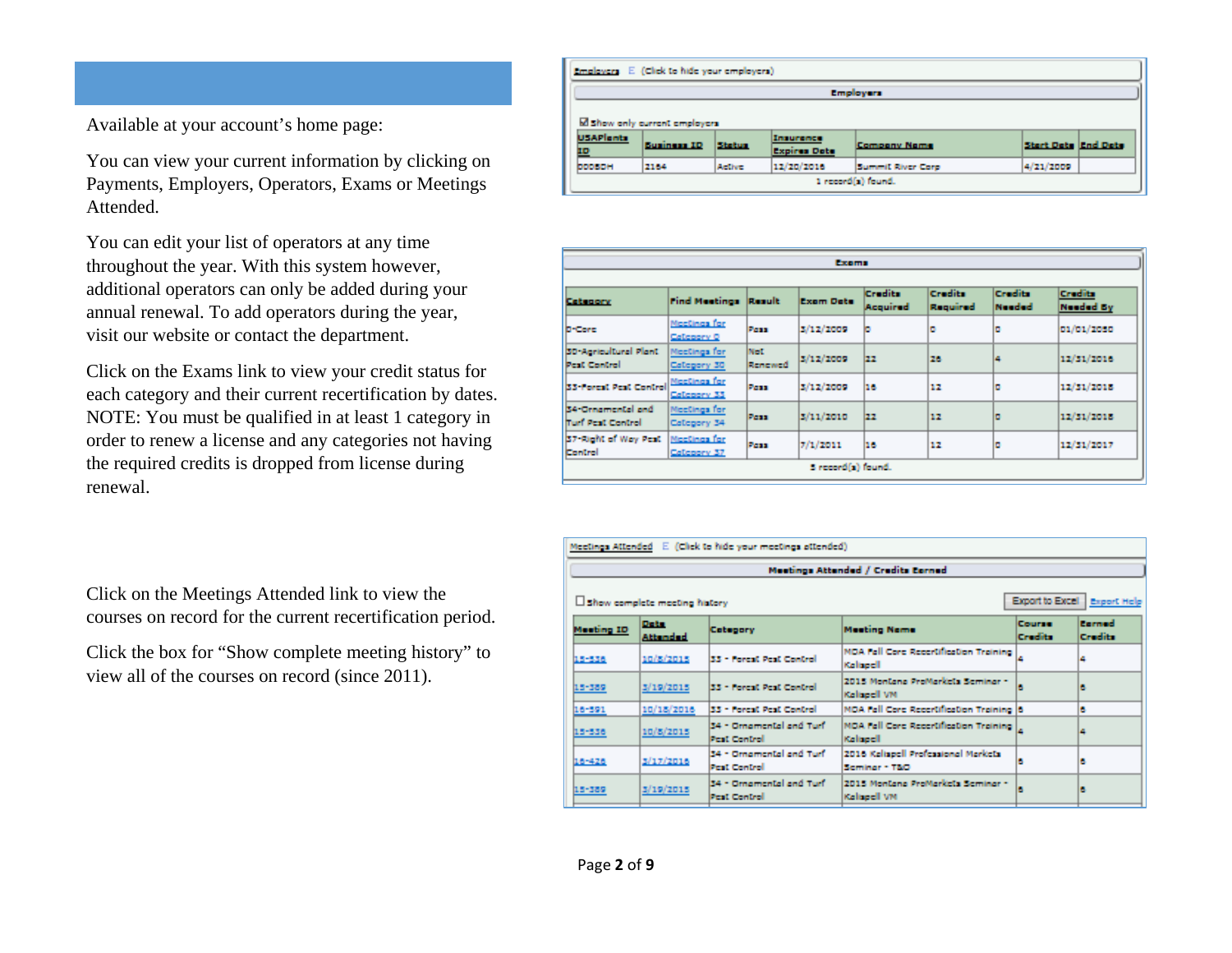Go to your shopping cart to view the licenses that are available for review.

**Click** on the check boxes next to your licenses that are listed in your shopping cart in order to select them.

**Click** - Add Selected Items to Cart

| The licensing fees for the items you selected will be |  |
|-------------------------------------------------------|--|
| listed in the Amount column.                          |  |

Verification of your licensing and contact information is required for each license being renewed,

**Click** - Verification Needed

|               | <b>Account Information</b>                                                                                                                                                                                                     |               |                                                               |
|---------------|--------------------------------------------------------------------------------------------------------------------------------------------------------------------------------------------------------------------------------|---------------|---------------------------------------------------------------|
|               | 000LG2   Commercial, Test   3635 Hwy 40, Columbia Falls, MT 59912   P1: 406-892-5673                                                                                                                                           |               |                                                               |
|               | Licenses and Product Registrations not renewed from the previous year are displayed below and available for renewal. Be<br>sure to only select the items you would like to add to your shopping cart, please review each page. |               |                                                               |
|               | When you are done, click the "Add Selected Items to Cart" button to proceed to the next step.                                                                                                                                  |               |                                                               |
|               |                                                                                                                                                                                                                                |               | Exit Shopping Cart                                            |
|               | Licenses                                                                                                                                                                                                                       |               |                                                               |
|               |                                                                                                                                                                                                                                |               |                                                               |
| <b>Select</b> | Select All On Page   Select None On Page Ø Show All<br>Program Type / [Account]                                                                                                                                                | <b>Status</b> |                                                               |
| a a           | Commercial Applicator (103061-12) / [000LG2 - Commercial, Test]                                                                                                                                                                |               |                                                               |
|               | 1 record(s) found.                                                                                                                                                                                                             |               |                                                               |
|               |                                                                                                                                                                                                                                |               |                                                               |
|               | Add Selected Items to Cart<br>Clear Shopping Cart                                                                                                                                                                              |               | <b>Expire Date</b><br>Active 12/31/2016<br>Exit Shopping Cart |

|                            | <b>Shopping Cart Verification</b>                                                                                                                                                                               |               |                    |
|----------------------------|-----------------------------------------------------------------------------------------------------------------------------------------------------------------------------------------------------------------|---------------|--------------------|
|                            | <b>Account Information</b>                                                                                                                                                                                      |               |                    |
|                            | 000LG2   Commercial, Test   3635 Hwy 40, Columbia Falls, MT 59912   P1: 406-892-5673                                                                                                                            |               |                    |
|                            | <b>License Verification</b>                                                                                                                                                                                     |               |                    |
| corrections if needed.     | Please verify the information pertaining to each license listed below by clicking on the "Verification Needed" link, and make<br>When all licenses have been verified, you will be able to proceed to checkout. |               |                    |
| <b>Status</b>              | <b>License</b>                                                                                                                                                                                                  | <b>Amount</b> |                    |
| <b>Verification Needed</b> | Commercial Applicator (103061-12) / [000LG2 - Commercial, Test]                                                                                                                                                 | \$55.00       | Remove             |
|                            |                                                                                                                                                                                                                 | Total \$55.00 |                    |
|                            | 1 record(s) found.                                                                                                                                                                                              |               |                    |
|                            | <b>Items pending verification: 1</b><br>Proceed to Checkout                                                                                                                                                     |               |                    |
| << Back to Item Selection  |                                                                                                                                                                                                                 |               | Exit Shopping Cart |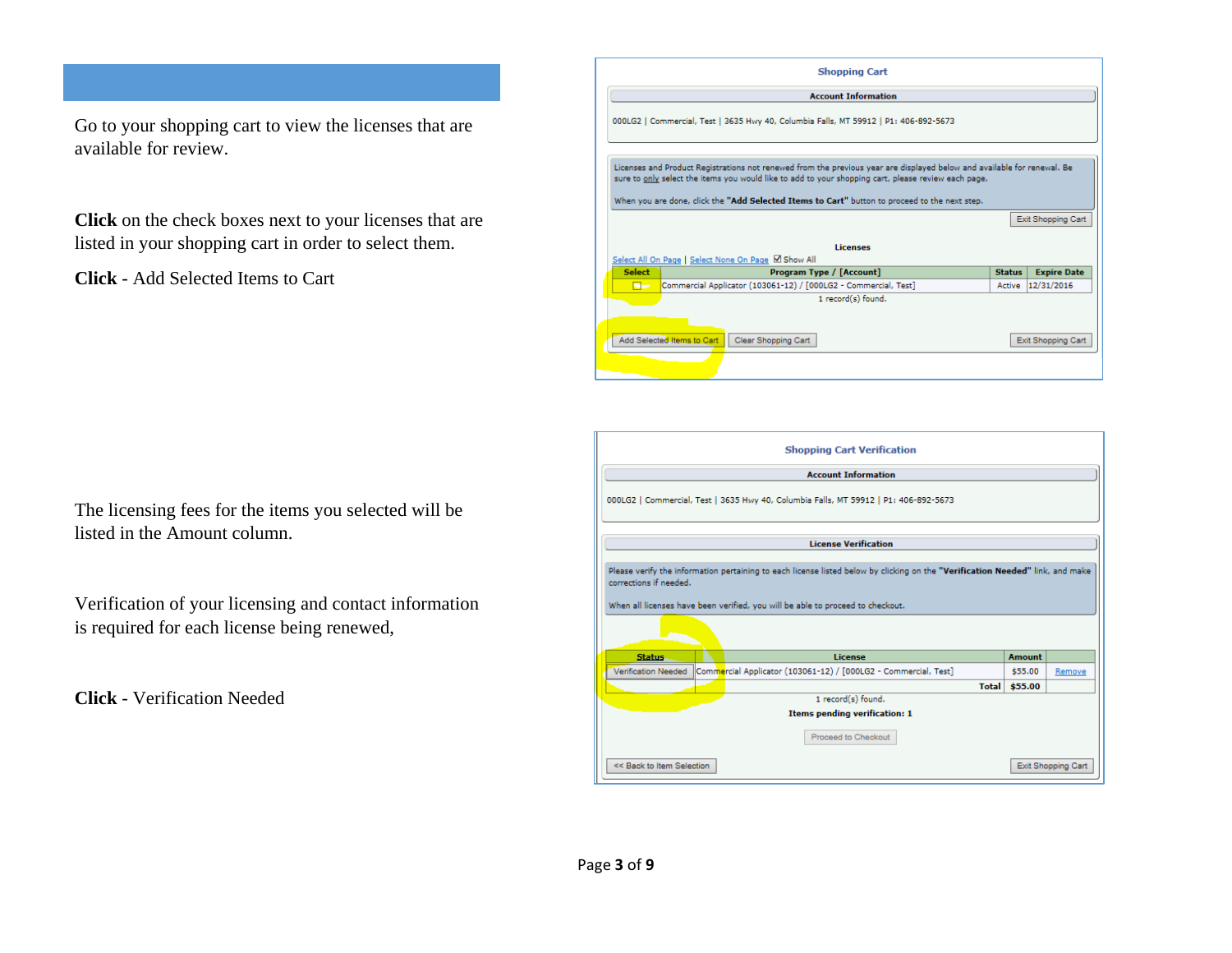Update your contact and mailing information if needed.

Any current Operators or Sales People that are listed under your license will be shown here and are available to be edited: add an End date if they will not be working under you.

**Click** - Add to enter the names of any new Operators or Sales People that will be working under you.

Note: you can only add operators in this manner during renewal. An operator application form and payment will be required during the year.

**Click** – Save when finished

To add additional operator, continuing clicking Add, entering names and clicking Save.

When the information is correct,

**Click** – Accept and Continue

| Middle Initial:                          |                  |         |  |
|------------------------------------------|------------------|---------|--|
|                                          |                  | Suffix: |  |
| Website:                                 |                  |         |  |
| <b>Home Address</b>                      |                  |         |  |
| 3635 Hwy 40<br>Line $1*$ :               |                  |         |  |
| Line 2:                                  |                  |         |  |
| $City *_{t}$<br>Columbia Falls           |                  |         |  |
| State <sup>*</sup> :<br>Montana          | v                |         |  |
| ZipCode *: 59912                         |                  |         |  |
| Country *: UNITED STATES                 | ◡                |         |  |
| <b>Contact Information</b>               |                  |         |  |
| 406 - 892 - 5673<br>Phone:               |                  |         |  |
| dreimer2@mt.gov<br><b>Email Address:</b> |                  |         |  |
|                                          |                  |         |  |
|                                          |                  |         |  |
|                                          | <b>Operators</b> |         |  |



| Show only current<br>Add |                    |                  | <b>Operators</b>   |                     |  |
|--------------------------|--------------------|------------------|--------------------|---------------------|--|
| <b>First Name</b>        | <b>Middle Name</b> | <b>Last Name</b> | <b>Start Date</b>  | <b>End Date</b>     |  |
| Test                     |                    | Operator         | 01/01/2017         | Edit                |  |
|                          |                    |                  | 1 record(s) found. |                     |  |
| $<<$ Back                |                    |                  |                    | Accept and Continue |  |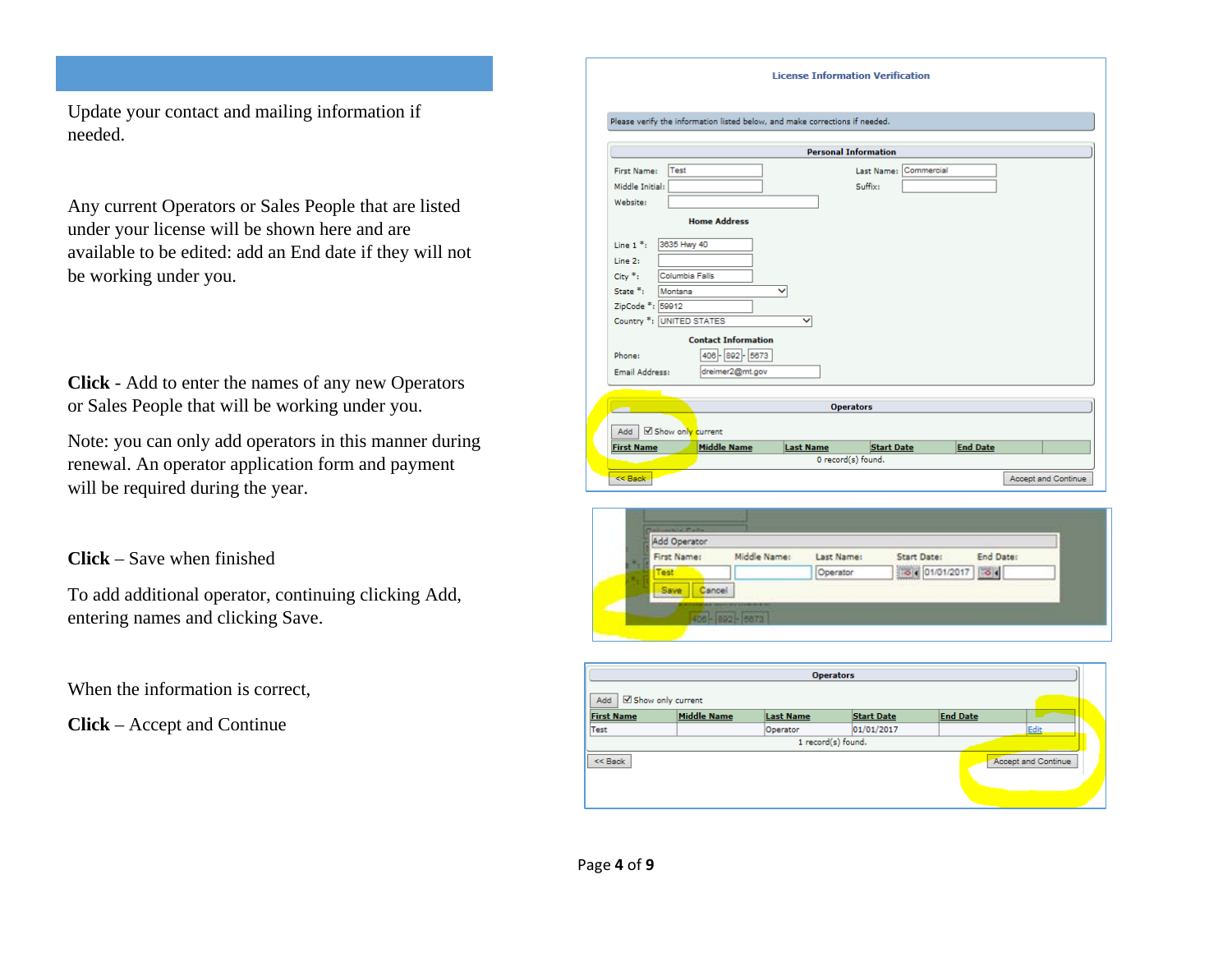You will be returned to your shopping cart, the amount due now includes the license fee for any operators that you have added.

**Click** – Proceed to Checkout

|                        | <b>Shopping Cart Verification</b>                                                                                                                                                                               |         |                    |
|------------------------|-----------------------------------------------------------------------------------------------------------------------------------------------------------------------------------------------------------------|---------|--------------------|
|                        | <b>Account Information</b>                                                                                                                                                                                      |         |                    |
|                        | 000LG2   Commercial, Test   3635 Hwy 40, Columbia Falls, MT 59912   P1: 406-892-5673                                                                                                                            |         |                    |
|                        | <b>License Verification</b>                                                                                                                                                                                     |         |                    |
| corrections if needed. | Please verify the information pertaining to each license listed below by clicking on the "Verification Needed" link, and make<br>When all licenses have been verified, you will be able to proceed to checkout. |         |                    |
| <b>Status</b>          | License                                                                                                                                                                                                         | Amount  |                    |
| Completed              | Commercial Applicator (103061-12) / [000LG2 - Commercial, Test]                                                                                                                                                 | \$80.00 | Remove             |
|                        | <b>Total</b>                                                                                                                                                                                                    | \$80.00 |                    |
|                        | 1 record(s) found.                                                                                                                                                                                              |         |                    |
|                        | All items are verified. You are ready to check out.                                                                                                                                                             |         |                    |
|                        | Proceed to Checkout<br><< Back to Item Selection<br>@ Consider 2015 Montana Department of Antonious                                                                                                             |         | Exit Shopping Cart |

| Checkout                                                                                                                     |                    |
|------------------------------------------------------------------------------------------------------------------------------|--------------------|
| <b>Account Information</b>                                                                                                   |                    |
| 000LG2   Commercial, Test   3635 Hwy 40, Columbia Falls, MT 59912   P1: 406-892-5673                                         |                    |
| <b>Shopping Cart</b>                                                                                                         |                    |
| <b>Item</b>                                                                                                                  | Amount             |
| Commercial Applicator (103061-12) / [000LG2 - Commercial, Test]                                                              | \$80.00            |
| <b>Total</b>                                                                                                                 | \$80.00            |
| 1 record(s) found.                                                                                                           |                    |
|                                                                                                                              |                    |
| <b>Credit Card Information</b>                                                                                               |                    |
| Email $*$ :<br>dreimer2@mt.gov                                                                                               |                    |
| A confirmation email will be sent to the email address you provided above.                                                   |                    |
| Once you click the Proceed button you will be taken to the Common Checkout Page to complete the payment process<br>securely. |                    |
| Upon successful completion of the application and payment process, a service fee will be added to your method of payment.    |                    |
| Proceed<br>$<<$ Back                                                                                                         | Exit Shopping Cart |

Update the email address if needed, this is where your payment receipt will be sent.

**Click** - Proceed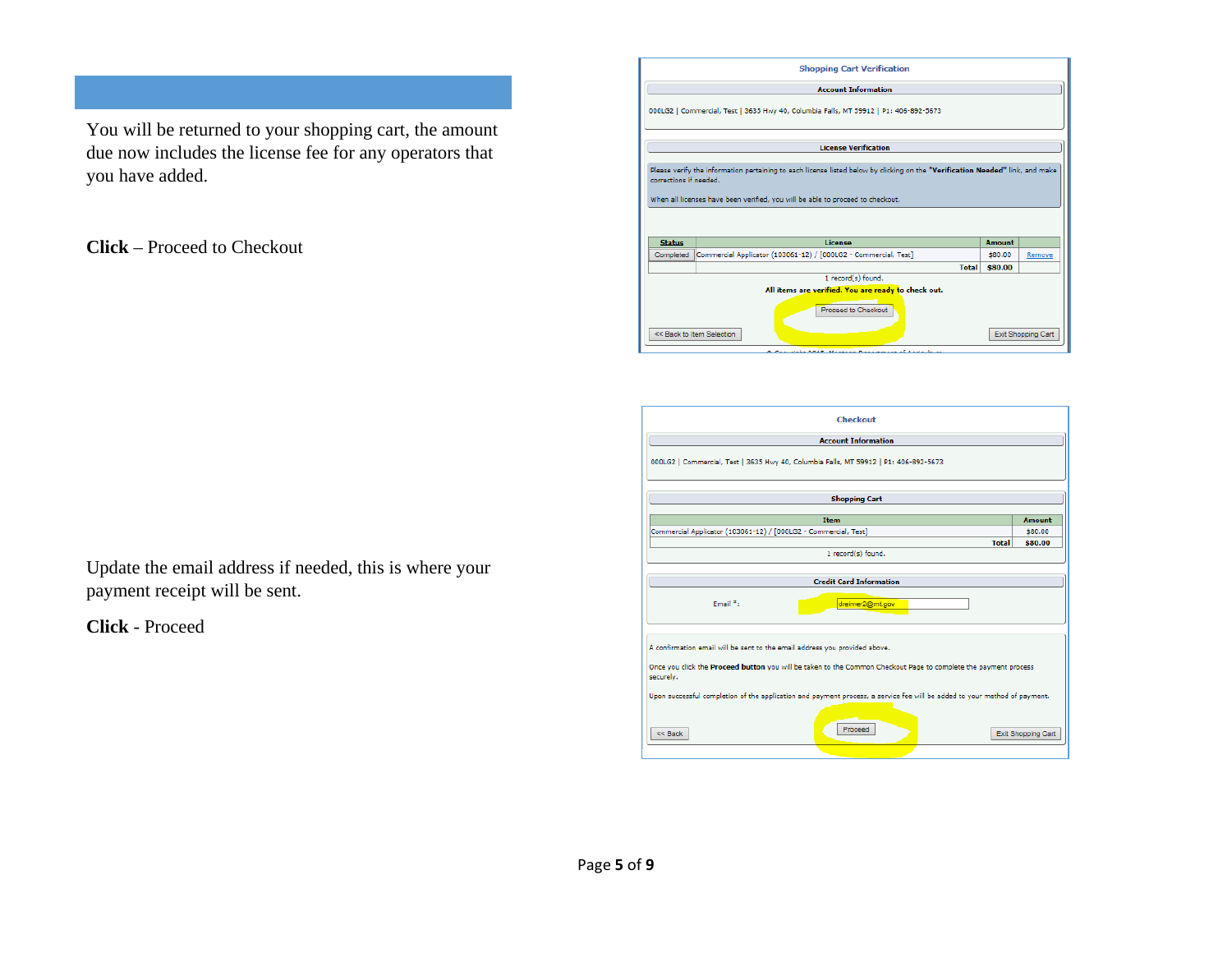The NIC payment site will open showing your transaction detail that includes various fee splits that are used by the accounting department.

The transaction summary total will be updated according to the type of payment that you select.

**Select** the payment type, credit or eCheck.

Note: an eCheck uses your checking account number and routing number to withdraw funds from your bank.

**Click** - Next

| the people<br>O<br>2<br><b>Payment Type</b> | 3<br><b>Customer Info</b><br>Payment Info                          |               | $\blacksquare$ | <b>Submit Payment</b> |                                                                                                  |         |
|---------------------------------------------|--------------------------------------------------------------------|---------------|----------------|-----------------------|--------------------------------------------------------------------------------------------------|---------|
| <b>Transaction Detail</b>                   |                                                                    |               |                |                       | <b>Transaction Summary</b><br>Commercial Applicator (103061-12) /<br>[000LG2 - Commercial, Test] | \$45.00 |
| <b>SKU</b>                                  | <b>Description</b>                                                 | Unit<br>Price | Quantity       | <b>Amount</b>         | Commercial Applicator (103061-12) /<br>[000LG2 - Commercial, Test]                               | \$10.00 |
| 11_501109_303PEST_02193                     | Commercial Applicator (103061-12) /                                | \$45.00       | 1              | \$45.00               | Commercial Applicator (103061-12) /<br>[000LG2 - Commercial, Test]                               | \$10.00 |
|                                             | [000LG2 - Commercial, Test]                                        |               |                |                       | Commercial Applicator (103061-12) /<br>[000LG2 - Commercial, Test]                               | \$15.00 |
| 11 521051 303PEST-D 02193                   | Commercial Applicator (103061-12) /<br>[000LG2 - Commercial, Test] | \$10.00       | 1              | \$10.00               | <b>TOTAL</b>                                                                                     | \$80.00 |
| 13_501108_303PEST_02193                     | Commercial Applicator (103061-12) /<br>[000LG2 - Commercial, Test] | \$10.00       | 1              | \$10.00               |                                                                                                  |         |
| 13_521051_303PEST-D_02193                   | Commercial Applicator (103061-12) /<br>[000LG2 - Commercial, Test] | \$15.00       | 1.             | \$15.00               | <b>Need Help?</b>                                                                                |         |
| Total                                       |                                                                    |               |                | \$80.00               | Select Payment Method and Continue to proceed<br>with payment.                                   |         |
| <b>Payment</b><br><b>Payment Type</b>       |                                                                    |               |                |                       |                                                                                                  |         |
|                                             | Payment Type *<br>Select One                                       | $\checkmark$  |                | Next >                |                                                                                                  |         |



| Payment Type<br>$\blacksquare$ | 2 Customer Info<br>Payment Info<br>$\vert 3 \vert$                 |               | o        | <b>Submit Payment</b> |                                                                               |
|--------------------------------|--------------------------------------------------------------------|---------------|----------|-----------------------|-------------------------------------------------------------------------------|
| <b>Transaction Detail</b>      |                                                                    |               |          |                       | <b>Transaction Summary</b>                                                    |
|                                |                                                                    |               |          |                       | Commercial Applicator (103061-12) /<br>\$45.00<br>(000LG2 - Commercial, Test) |
| <b>3KU</b>                     | Decoription                                                        | Unit<br>Price | Quantity | Amount                | Commercial Applicator (103061-12) /<br>\$10.00<br>rooouG2 - Commercial, Testi |
| 11 501109 303PE8T 02193        | Commercial Applicator (103061-12) /<br>(ODDLG2 - Commercial, Test) | \$45.00       |          | \$45,00               | Commercial Applicator (103061-12) /<br>\$10.00<br>[000LG2 - Commercial, Test] |
| 11 521051 303PE8T-D 02193      | Commercial Applicator (103061-12) /<br>(000LG2 - Commercial, Test) | \$10.00       |          | \$10.00               | Commercial Applicator (103061-12) /<br>\$15.00<br>[000LG2 - Commercial, Test] |
| 13 501108 303PE8T 02193        | Commercial Applicator (103061-12) /<br>IODOLG2 - Commercial, Testi | \$10.00       |          | \$10.00               | <b>TOTAL @ \$82.85</b>                                                        |
| 13 521051 303PE8T-D 02193      | Commercial Applicator (103061-12) /<br>(000LG2 - Commercial, Test) | \$15.00       | ٠        | \$15.00               |                                                                               |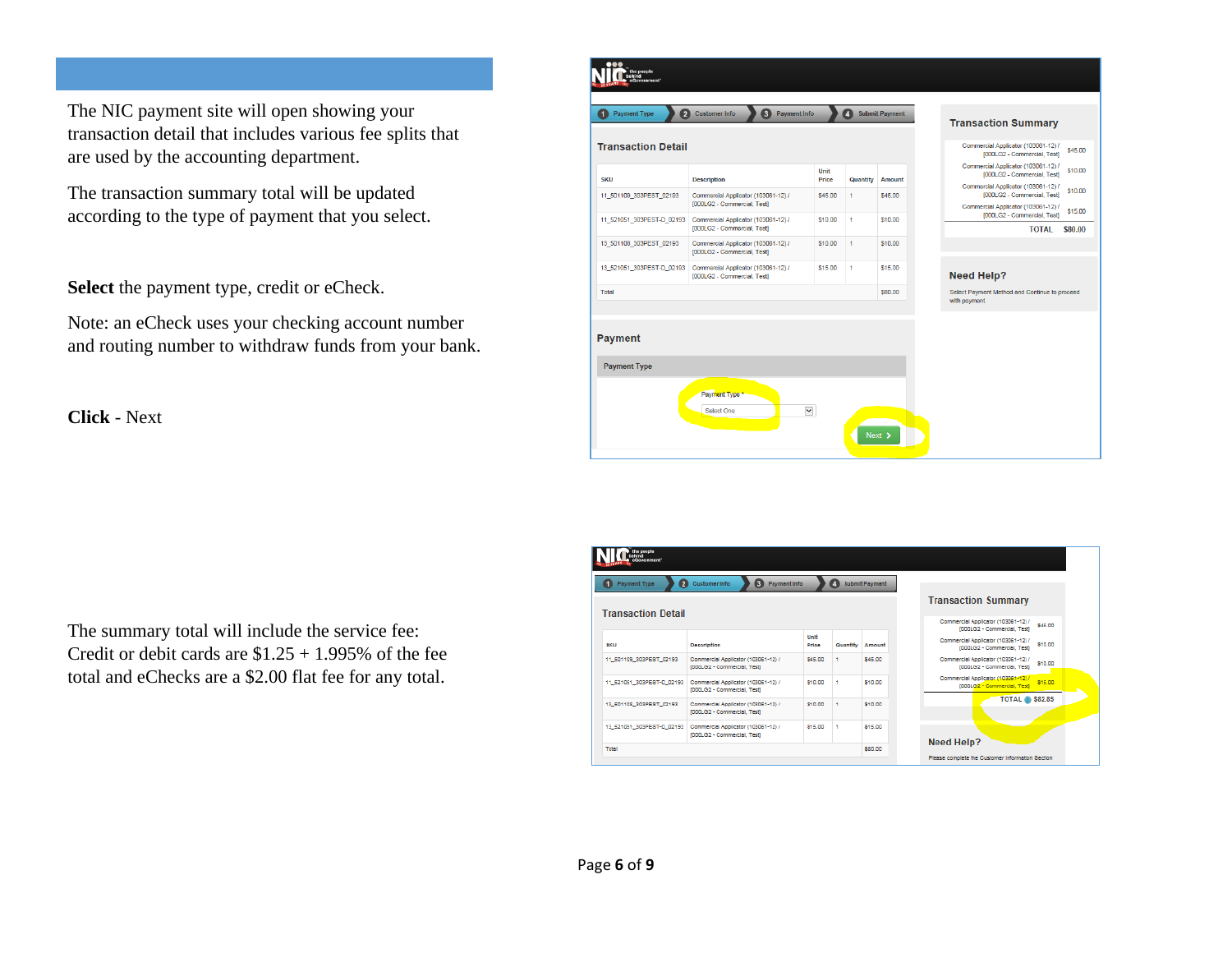Update the customer information if required. The name and zip code must match the address for the payment card or eCheck account being used.

Update the email address on the checkout page if needed, this is where your payment receipt will be emailed.

**Click** – Next

**Enter** your payment card information or eCheck accounting and routing numbers as required. American Express is not accepted due to their higher service fees.

**Click** – Next

| <b>Customer Information</b> |                     |                                   |  |
|-----------------------------|---------------------|-----------------------------------|--|
| Country                     |                     | Complete all required fields [11] |  |
| <b>United States</b>        | ⊻                   |                                   |  |
| First Name *                | Last Name *         |                                   |  |
| Test                        | Commercial          |                                   |  |
| Company Name                |                     |                                   |  |
|                             |                     |                                   |  |
| Address *                   |                     |                                   |  |
| 3635 Hwy 40                 |                     |                                   |  |
| Address 2                   |                     |                                   |  |
| City +                      | State *             |                                   |  |
| Columbia Falls              | <b>Belect State</b> | $\breve{}\,$                      |  |
| ZIP/Postal Code *           |                     |                                   |  |
| 59912                       |                     |                                   |  |
| Phone <sup>+</sup>          | Email $(2)$         |                                   |  |
| 406-892-5673                | dreimer2@mt.gov     |                                   |  |

| Payment Type                          |                      |                                   |
|---------------------------------------|----------------------|-----------------------------------|
|                                       |                      |                                   |
|                                       | <b>Credit Card</b>   |                                   |
| <b>Customer Information</b>           |                      |                                   |
|                                       |                      | Edit                              |
| <b>Address</b>                        | Phone                |                                   |
| <b>Test Commercial</b><br>3635 Hwy 40 | 406-892-5673         |                                   |
| Columbia Falls, MT 59912              |                      |                                   |
| Country                               | <b>Email Address</b> |                                   |
| <b>United States</b>                  | dreimer2@mt.gov      |                                   |
| <b>Payment Info</b>                   |                      |                                   |
| Credit Card Number *                  | Credit Card Type     | Complete all required fields [11] |
|                                       | <b>DYSA</b>          | <b>DISCOVER</b>                   |
|                                       |                      |                                   |
| Expiration Month *                    | Expiration Year *    |                                   |
| v<br><b>Belect a Month</b>            | Select a Year        | M                                 |
| Name on Credit Card *                 |                      |                                   |
|                                       |                      |                                   |
|                                       |                      |                                   |
|                                       |                      |                                   |
|                                       |                      | Next >                            |
|                                       |                      |                                   |
|                                       |                      |                                   |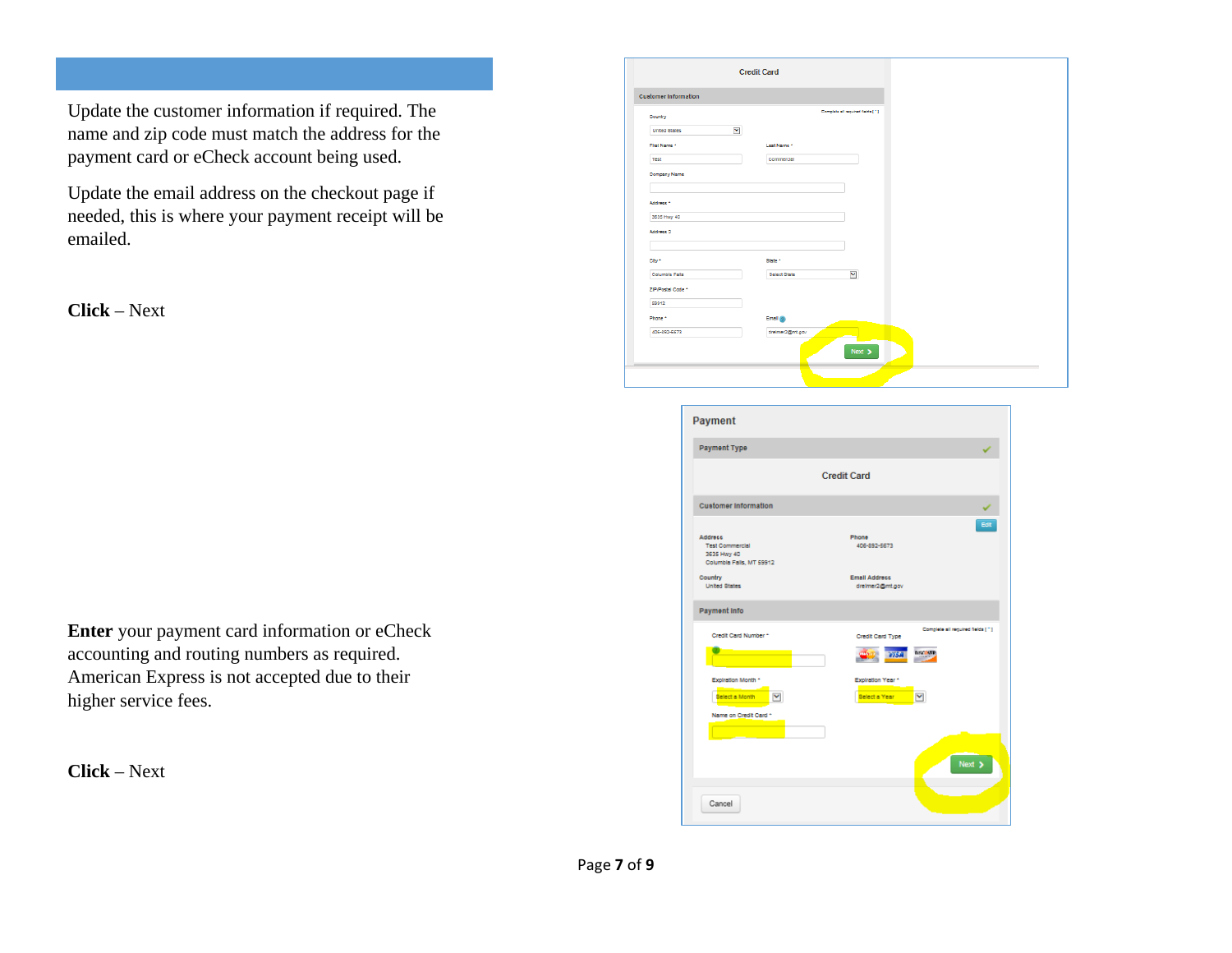Review the information you have entered and click Edit to change something or Cancel to quit. If you click on Cancel then your browser typically needs to be closed and reopened in order to log back into your account.

If it is ok then continue…

**Click** – Submit Payment.

The transaction confirmation page will open after completing a successful payment.

You can print your license(s) from this page by clicking on the "**Print**" hyperlink. A pdf file of your license will be opened which you can print and/or save on your computer or other device.

Your printed licenses are valid proof of licensure.

**Click** – Back to Account Home

to return to your home page.

|                                                                                     | <b>Credit Card</b>                      |                       |
|-------------------------------------------------------------------------------------|-----------------------------------------|-----------------------|
| <b>Customer Information</b>                                                         |                                         |                       |
| <b>Address</b><br><b>Test Commercial</b><br>3635 Hwy 40<br>Columbia Falls, MT 59912 | Phone<br>406-892-5673                   | Edit                  |
| Country<br><b>United States</b>                                                     | <b>Email Address</b><br>dreimer2@mt.gov |                       |
| Payment Info                                                                        |                                         |                       |
| Credit Card<br>Visa ***** 1111<br>Exp. 04/2020                                      | Name on Credit Card<br>testing          | Edit                  |
| Cancel                                                                              |                                         | <b>Submit Payment</b> |

| <b>Account Information</b>                                                                                                                                                                                                                                                                                      |       |         |                  |
|-----------------------------------------------------------------------------------------------------------------------------------------------------------------------------------------------------------------------------------------------------------------------------------------------------------------|-------|---------|------------------|
| 000LG2   Commercial, Test   3635 Hwy 40, Columbia Falls, MT 59912   P1: 406-892-5673                                                                                                                                                                                                                            |       |         |                  |
| Your MTPlants order has been processed successfully.<br>Order Number: 670d9592-3702-4324-909c-64ae4e5620a2<br>Total: \$80.00 + \$2.85 Service Fee.                                                                                                                                                              |       |         |                  |
| Below is a summary of your order. This document serves as a record for your transaction.<br>You will also receive an electronic receipt via the email address you provided on the checkout page.<br>If you did not recieve a confirmation email and would like a record of the payment, please print this page. |       |         |                  |
|                                                                                                                                                                                                                                                                                                                 |       |         |                  |
| <b>Shopping Cart</b>                                                                                                                                                                                                                                                                                            |       |         |                  |
|                                                                                                                                                                                                                                                                                                                 |       |         |                  |
| <b>Item</b>                                                                                                                                                                                                                                                                                                     |       | Amount  | License          |
|                                                                                                                                                                                                                                                                                                                 |       | \$80.00 | Print.           |
| Please click on the "Print" links below to view and print your licenses.<br>If you have trouble printing, view the Frequently Asked Questions (FAQ).<br>Commercial Applicator (103061-12) / [000LG2 - Commercial, Test]                                                                                         | Total | \$80.00 | <b>Print All</b> |
| 1 record(s) found.                                                                                                                                                                                                                                                                                              |       |         |                  |
| Transaction Date: 11/7/2016<br>Credit Card: *1111<br>Credit Card Confirmation #: TEST123<br>Total Amount Charged: \$82.85                                                                                                                                                                                       |       |         |                  |